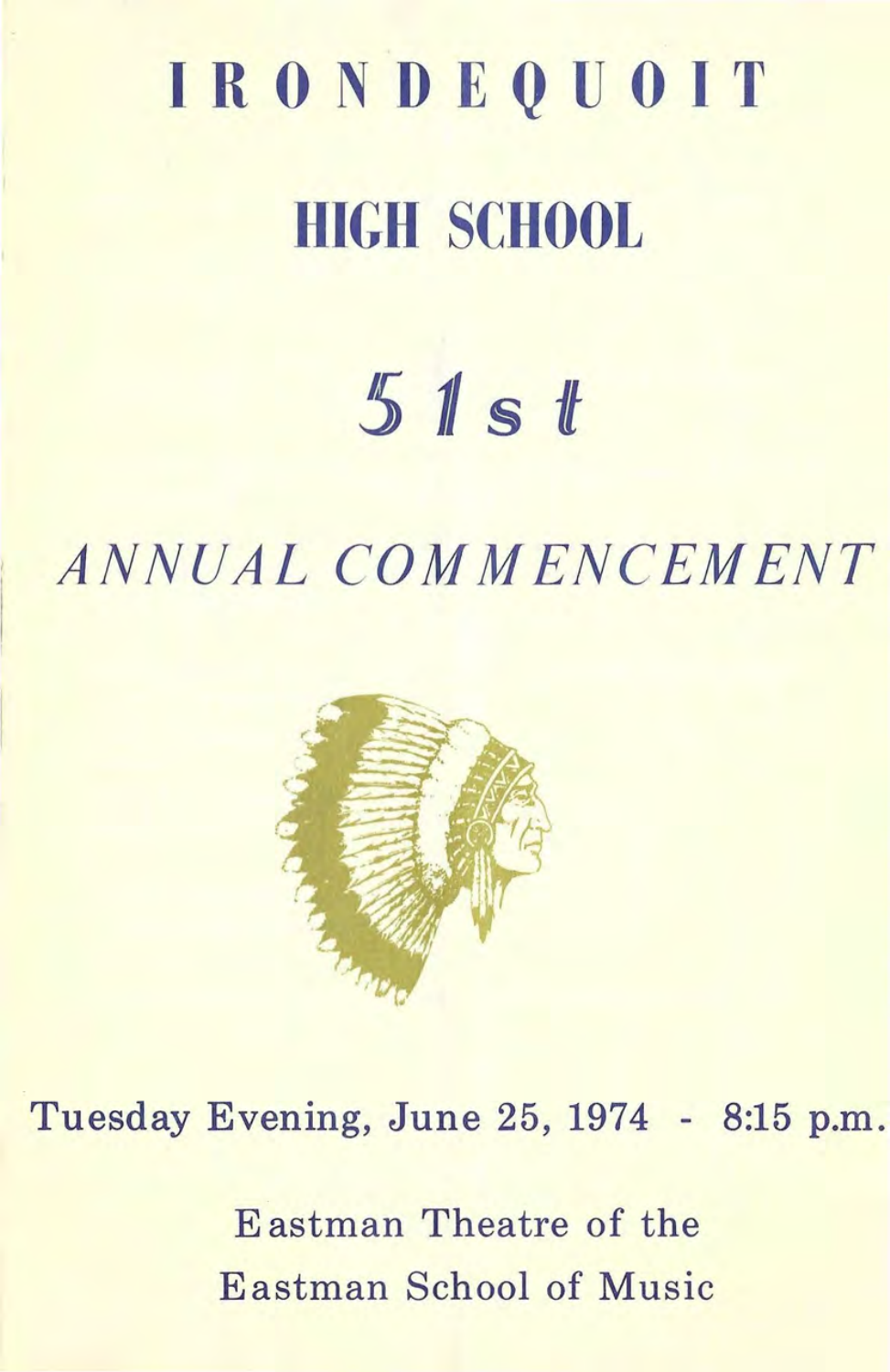#### PROGRAM

Processional\*- Pomp and Circumstance ........... *Sir Edward Elgar*  Invocation\*\* ................................................... Rabbi Aaron Solomon *Temple Beth David*  Presentation of Commencement Speaker ..... Mr. Gregory McGrath *Vice-President, Board of Education*  Commencement Address ............................ Mr. Edward M. Warren A JOURNEY *Vice-Principal*  Prayer\*\* .......................................... The Reverend Edwin C. Holley *SenecaMethodist Church*  Presentation of Diplomas ................................... Dr. William J. Early *Superintendent of Schools*  Mr. Richard N. Stacy *Principal*  Mr. Edward M. Warren *Vice-Principal*  Benediction\*\* ....................... The Very Reverend Monsignor Burns · *Saint Thomas the Apostle Church* 

Recessional\*-Trumpet Voluntary.......................... Henry Purcell

\* Audience is seated

\*\* Audience stands

Mr. Don Scott at the Organ Console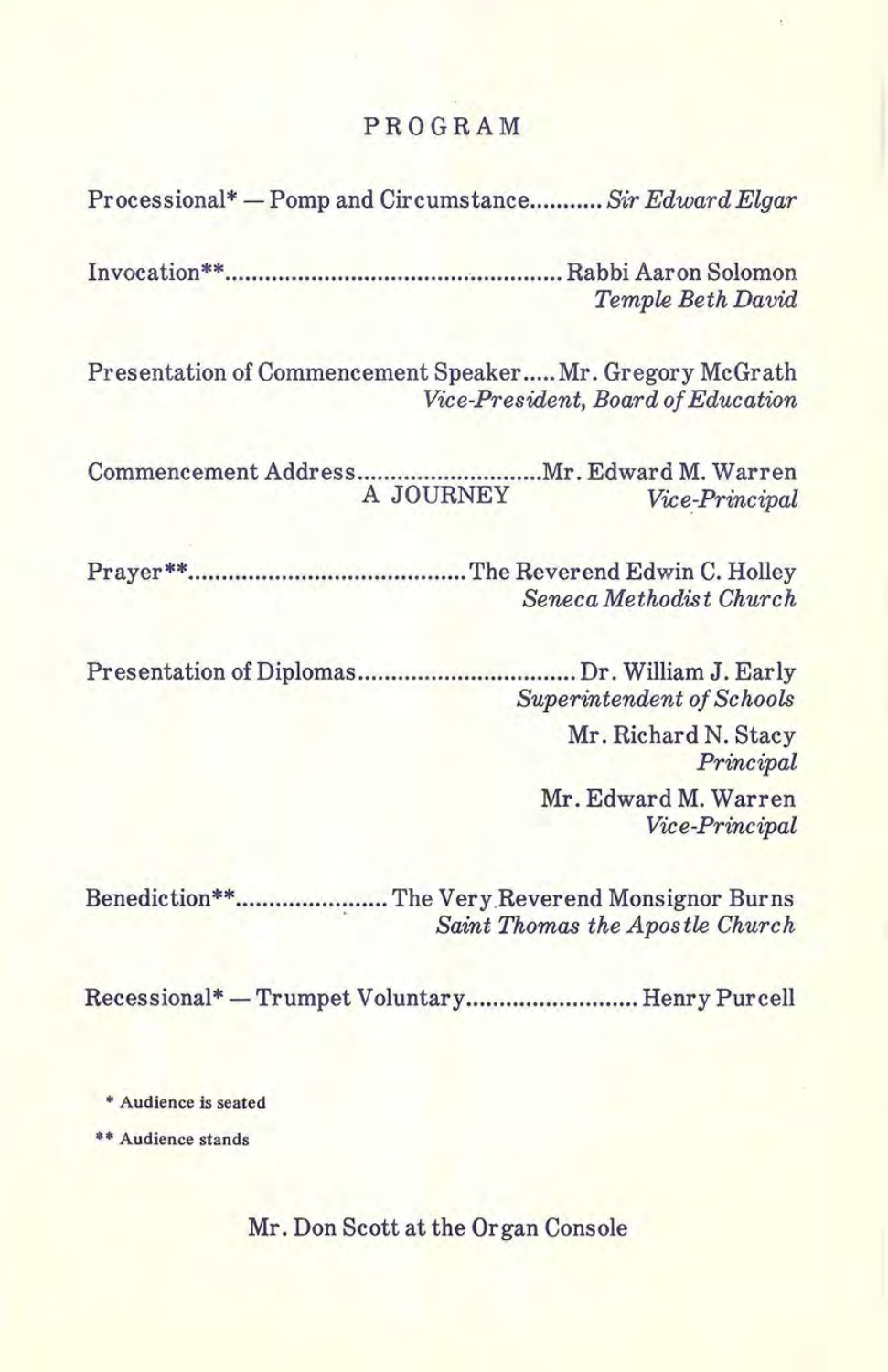#### *CLASS OF JUNE 1974*

Kim Ellen Ahrendsen Betty Hope Albaranes Amy Bruce Alden Stephen K. Allinger Lawrence F. Altmann Judith Ann Ames James Paul Anderson Robert A. Andrews

Lawrence Charles Arnone Philip A. Ashworth Barbara J. Atkinson Bruce Cheney Austin Sandra E. Babcock William Joseph Baccari Timothy Michael Backus Bryan M. Bailey Diane Marie Baker Barbara Jeanne Ballou Karen Ruth Ballou

Walter Basko Kathleen M. Bastuk Mary Beth Bauerschmidt Daniel William Beagley Raymond L. Beeler David E. Belair

Daniel J. Benedetto Joseph Benedetto, Jr. Mike K. Bergen Jackson E. Berner, Jr. Rocco Patrick Bianchi James C. Bircher Michelle Yvette Black Patricia Ann Blakley Catherine Ann Blind Susan Marie Blind Sherri Stephany Bloom Keith Gaylord Bloomer Robert E. Borchard Lynda Susanne Borg Janine Adele Botash David C. Bowden Paul Howard Braiman Susan M. Braun

Franklin Charles Brayer II Todd L. Breitmaier Joyce Denise Bridges Melinda Ann Briese Teresa Lee Broadwell Kathleen M. Brown Theodore Hampton Brown Robert Brule

James F. Buckpitt Susan Burchfield Carmela Ann Burgio Deborah Burgo Sheila Frances Burkin Judy Ann Burns Andrea Beth Calderon Robert Owen Callahan Bruce Garret Camping Joseph L. Carbone Patricia Jean Carlino Myriam Carrasco Mark E. Cassebeer Earl Cassorla Dennis Peter Cerame Sharon Beth Cerasoli Oliver K. Church III Thomas D. Church Joanne Patricia Cidoni Laura Eustocia Rivera Cisneros

Andrea Lynne Clair Salvatore R. Cocchiara, Jr. Milton R. Cohen Paulette Eve Cohen Donna Elaine Colburn Susan Patricia Cole

Stephen Cometa Cynthia L. Comstock PattieS. Conlin Robert Edward Connors Richard James Cook Timothy E. Coon Donna Marie Cotriss Reginald H. Crawford

Bonnie Lou Culver Daniel T. Curran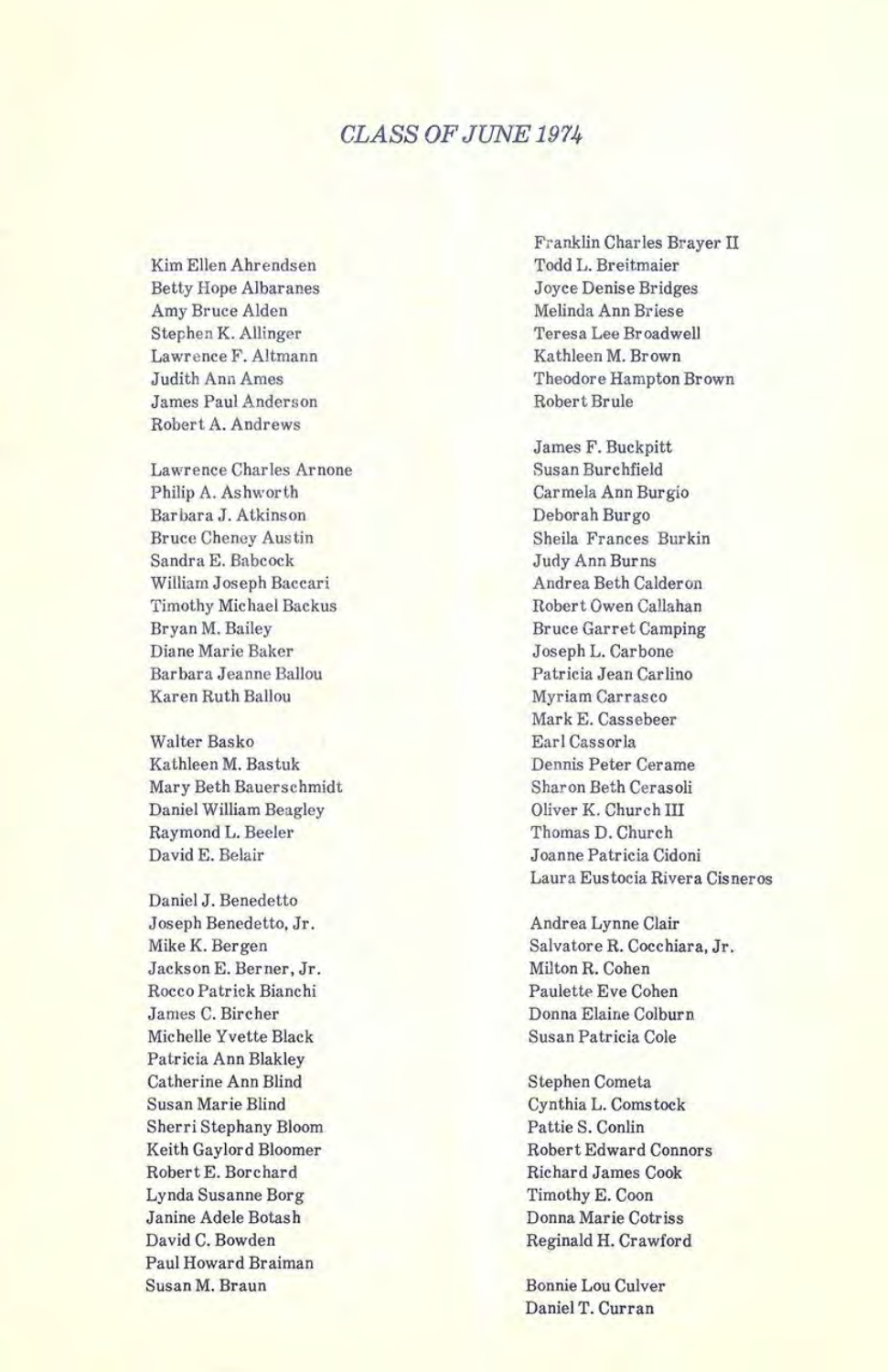Cynthia Curtice James Allan Flowers Steven J. Hughes Catherine Ann Dennis Anne Theresa Gearhart Barbara DiGregorio Alan M. Kassirer Hollis Katherine DiJune Carol A. Kaufman David R. Dillon Joseph Patrick Germano Paul A. Kawecki Russell W. J. Dronzewski Timothy J. Kinsella Sally J. Duennebier Cary Vincent Gray James John Klajbor Bethia Elizabeth Duerr Gary C. Graziano Robert J. Klass Jane Mary Duffy Susan J. Grimwood Marguerite A. Klee William Thomas Duford David Grossman Mark Alan Kleehammer John M. Eblacker William Michael Gustafson William J. Eckhardt William Robert Hadeed Karin Jean Kleiner Kurt William Edelman Carol Jean Hagen bach John F. Knudson Elizabeth Ann Edwards Linda Ann Halling Barbara Jane Kocher Fred Charles Eggert Barbara Lynn Halwig Robert M. Kofsky Margaret Louise Ellicott Joseph C. Hamza Jane Elizabeth Kolva TracyS. Ellsworth Margaret Ann Haney Alan M. Kowalski Julie L. Engel Steven Harkola Stephen Henry Kowalski Mark Steven Englerth Lee Ellen Harrison Michael Kozlowski Martin G. Etingoff Richard F. Hartlieb Gerard J. Kraus Victoria L. Etter Thomas Edward Hauck Timothy J. Kraus Catherine Joan Evans Jeanne Marie Krause James David Evans Jonatha Heinrich Alan S. Krautwurst Margaret Evans Beth L. Herdle Allen Kundin Megan J. Everhart Charles Francis Hetrick David C. Failing Michael Heuseveldt Lawrence J. Kuster Richard Keith Falkenstein William J. Hickey Monica J. Kwiatkowski Martin Dee Farmborough Stephen A. Hinds Nancy Susan Fedoryshyn William Dayton Hinds Arvid Andrew Lakeberg Howard Alan Feinberg **Alexander Lantuh** Irving Feldman Darla A. Hitchcock Karen Ann Larker Kim Feldman James E. Holland MaryJo Lastarza Craig Alan Filkins Wayne Foster Holly Mary Margaret Leach Michael James Fine Roberta Anne Holtz Patricia Ann Leahy Don Charles Fisher Walter Hrytsay Thomas Warren Legg Jeffrey L. Fisher Richard Paul Hubbard Frank John Lepiane

David Arthur Cushman Holly Christine Foertsch Patricia E. Humphlett Scott M. Cymber Mary Elizabeth Anne Fogler Nancy C. David Janet Ellyn Fox Martha Mary Ingham William J. Davis Robert Terrence Foy Mary Ruth Irwin Mary Irene Dawson James Alan Francisco Marilyn Joan Itkin Jeanne Marie Deignan Peter Frothingham Diane Jean Jonas Roberta DeLaus Janice Anne Gabruk Cindi Ann Jones Richard R. Del Conte Seth Earl Galinsky Paul D. Juda Donald E. DeMallie Gloria Jean Gatto Debbie Lena Julian Gloria A. Di Gennaro Mark R. Gebbie Anna Kaschkadiew

Virginia Lynne Dimpfl C. Kenneth Gleason Gerald Michael Keating Diane DiRisio Amy Louise Golding Tina Marie Keller Craig V. Discher Monica Faith Goldwasser Pamela Joan Kellogg Melissa Joe Doane Cherry Ann Good Roberta Anne Kerry Stephen D. Donoghue Peter A. Goverts Grant R. Kessler Rebecca J. Dows Betsy Lynn Gow Michael J. Kevin Stephen N. Drake Richard Robert Grabowski Wendy Kewin Thomas R. Drake Robert G. Graham Barbara Ann Kindt

Margaret Joan Dobbertin Minna Gould Daniel Farnsworth Kerwick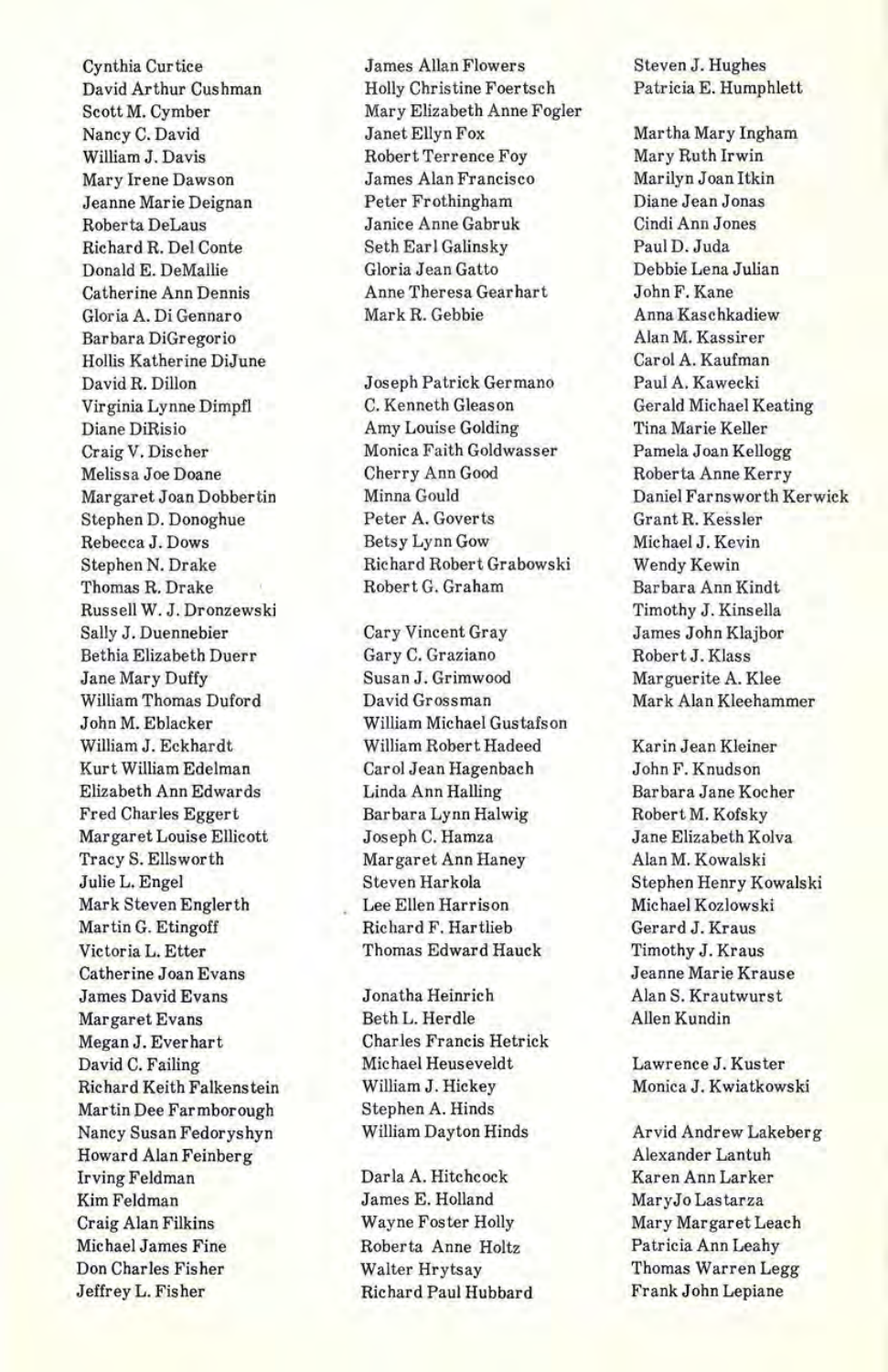Charles G. Leubner Martha A. Moody Elizabeth Roberts Carol Susan Levin Jane Elizabeth Myers Edward T. Roller

Jean Marie Lipani Donna Anne Nielsen Elyse J. Rothstein Barbara Ann Little Nancy S. Noble Corey E. Rowe Lorri Ann Lofvers Catherine Rose Nogaj Laurie L. Rushton Michael Joseph Lombardo Daniel G. Nordquist Susan H. Sadinsky Wendy Lynn Low Jean M. Northrup Kathryn M. Sadler Margaret A. Lurz Tom W. Norwood Marc Elliot Samuels Michael John MacBlane Lisa L. Nowack Ilene Susan Saporta Michael Patrick Mahoney Kristine Marie Nowak Barbara J. Saucke Cheryl Ann Main Barbara J. Nowakowska Steve Scharr Joseph Charles Maira Debra Lee Oaks Ber nie C. Scheuerman Dan Peter Makauskas Douglas M. O'Brien Debra A. Schoepfel Anne Marie Maley Lisa M. O'Brien Sindy G. Schron Beth Helen Maley Pamela L. Olin Kenneth Neil Schwartz<br>Douglas H. Mann Richard Christian Olson Hans Eckart Christian ( Laurie Jeanne Mann Patricia Ann O'Neill Bruce R. Schwind James Lew Marchese Peter G. Osborn James C. Semple Jay F. Marcusfield Richard R. Ouellette Philip Martin Semrau Jaroslaw Margolycz Stephen George Page Annette Marie Seward David Robert Marshall Kathleen P. Shea Joan Ann Martens Alfred Nickolas Parisi Kenneth L. Shean Julie Ann Marvin Charles C. Park Mary Beth Anne Shick Mark A. Masi Peter Pasicznyk Gary Lee Simonds Jean C. Matina James A. Pavia Robert Craig Sinclair Peter A. Matiukas Carol Ann Payne Bernard S. Skalny Mary Catherine Matthews Janice Marie Skrynski Kimberly A. Maves Norma Ann Philipps Michael Geoffrey Snyder Igor Maximciuc Bruce C. Pilato Eleanor H. Soeffing Mark Timothy McCann Debra Jean Pilgrim Laura C. Sparling John Michael McErlain Janice Marie Plumb Mark P. Spencer Peter John McGrain Nancy Jean Pohl Martin A. Spindler Margaret McGrath Christopher Joel Polito Martha Ann Stacy Beverly A. McKallip Janet Elisabeth Polster Sheri Lee Steene Christine Ann McMorrow Ellen Poore Eric G. Stevens Paul Joseph Meechan John R. Popielarz David M. Storey Julie E. Melko William Paul Storti David Thomas Memmel Susan A. Proper William Bryan Streb Mary beth Memmel Letah L. Rabe Craig W. Messimer Carol Fay Rayburn Joan Catherine Suss Stephen H. Michel Brian Thomas Raymond Teresa Ann Sutherland Joanne Mietus Kathleen M. Raynor Paula Elise Swol Janet Elizabeth Mikel Kent Douglas Syverud Vincetta Miller David Alan Record Scott Alan Syverud

Kristie Susan Lewis Elizabeth Neczyporuk Bruce Alan Ronbeck Valliere Ann Lickers Bambi L. Nesbitt Janice E. Ross Jane Frances Lill John R. Neubauer Bruce Leland Roth

Zoe Ellen Miller Cynthia Jean Reed Deborah Tancrede Susan Joann Miner John E. Register David Lawrence Teague Susan Lor i Minkoff Lynn Scarlett Reimensnyder Arthur Neil Teamer son Ann Therese Mishia Elizaneth Ann Rice Susan Terry James Moll Valerie Joan Rips on Craig Nelson Teyssier Wladymir Monoenko Noreen Annette Rizzo Jane Abbie Thomas

Sidia Mary Leuzzi John W. Rodenhouse, Jr. Leslie A. Newman Edward Brian Rothstein Douglas H. Mann Richard Christian Olson Hans Eckart Christian Schweyer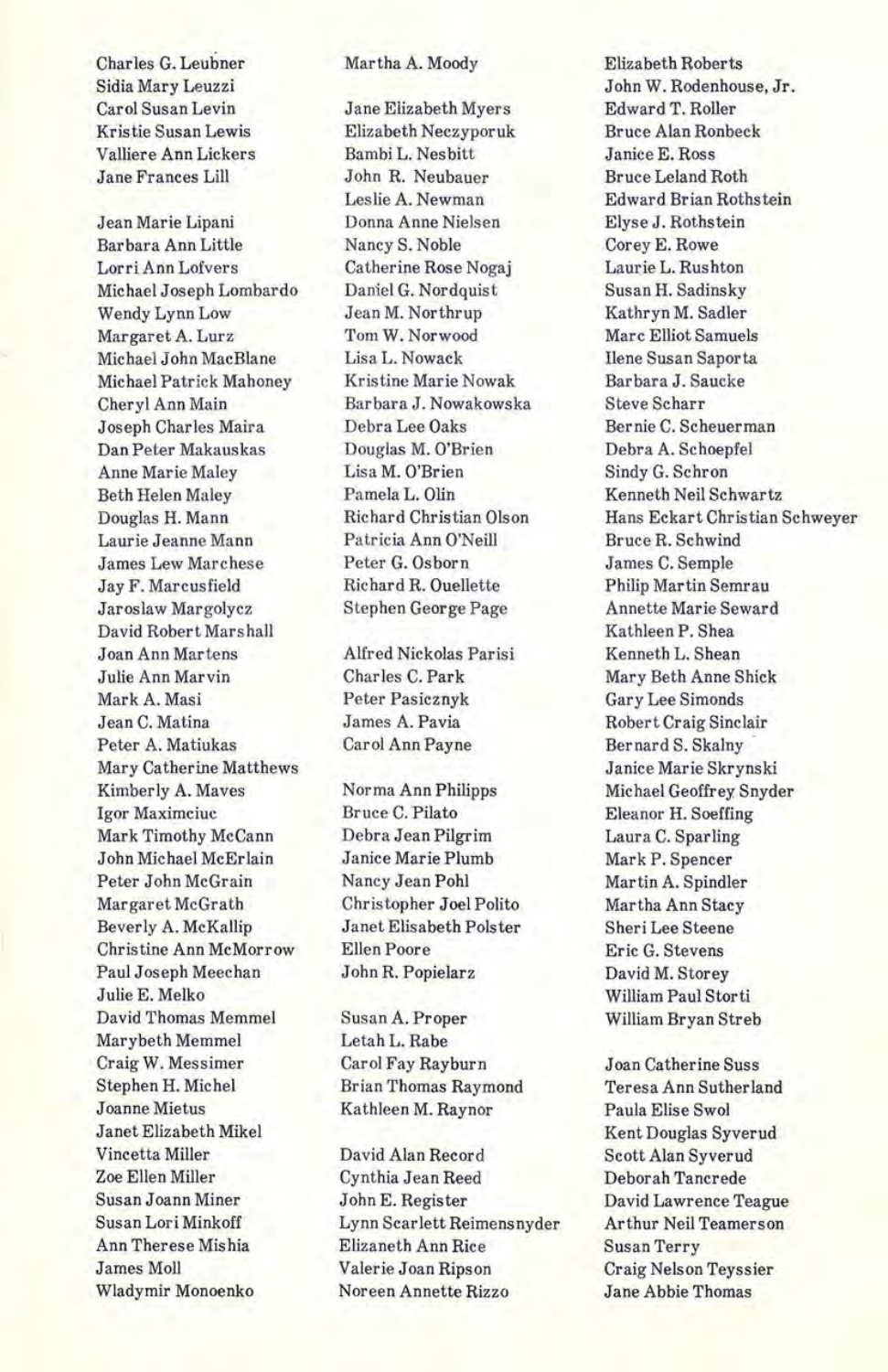Elizabeth June Thomson Philip M. Tierney Lynn Anne Title Joanne S. Tomaselli Matthew John Tomlinson Maria A. Tornatola Michael Laurence S. Travers Martha Anne Travis Maria Gaetana Trojanczyk Tom Trybulski Mary Catherine Tschetter Kimberly Ann Turner Jody Ann Underwood Wayne Urquhart Mark A. VanHorne Barbara Susan VanRoo Thomas John Velan Karen Marie Veniskey Daniel R. Vincent

Jeffery Ellis Voldman Stephen Robert Wagner Sheila Mary Wales Howard Alan Wallack Morris Charles Wallack Bette J. Walton Suzanne S. Wanders man John Wans ha

Steven Edward Watson Scott F. Weaver Bette Ann Wegenka Bonnie Jean Wegenka Jeffrey Charles Weilert Linda Elizabeth Weimer Paula Woodbury Weld Norma Joyce Wend! Ann Louise Wennerstrom Evelyn Susan Wenzel Ann M. Wesley Kenneth P. West Keith E. Westcott Cindy A. Wheeler Martin F. White Susan Wilcove GaryM. Wille Debra J. Willis Donald J. Willis Susan J. Winograd William E. Wischmeyer Tom Witzel Craig J. Wollesen Carmella C. Zaffora

Karen A. Zimmer Glenn S. Zugehar



#### *JANUARY 1974 GRADUATES*

Patrick R. Abitol Elizabeth D. Bruggeman Karen Elizabeth Brush Sheila Casey Mic hael William Celli Donna Elaine Chornopyski Marie A. Ferrara Susan Friedman Gail Ellen Gertzog Jacquelyn Sue Goldstein Larry Ian Gorfine David Thomas Gormican Susan C. Green Paul Gudgel Nadia Hapiak Barbara D. Kor ol Ruthie Leimberger

Deborah G. Lewis Laurie Beth Lipitz Charles Joseph Loury Frances E. MacDuff Vito N. Makauskas Joseph Anthony Margiotta Robert B. Mutrie Kathleen Edith O'Keefe John C. Reneer Sheila Ellen Rosen Trinky Schepp Jennifer Elizabeth Schwab William H. Specht Valerie Eileen Verwey Eileen Doris Wissel! Deborah Lynn Wood Nancy Beth Zeitvogel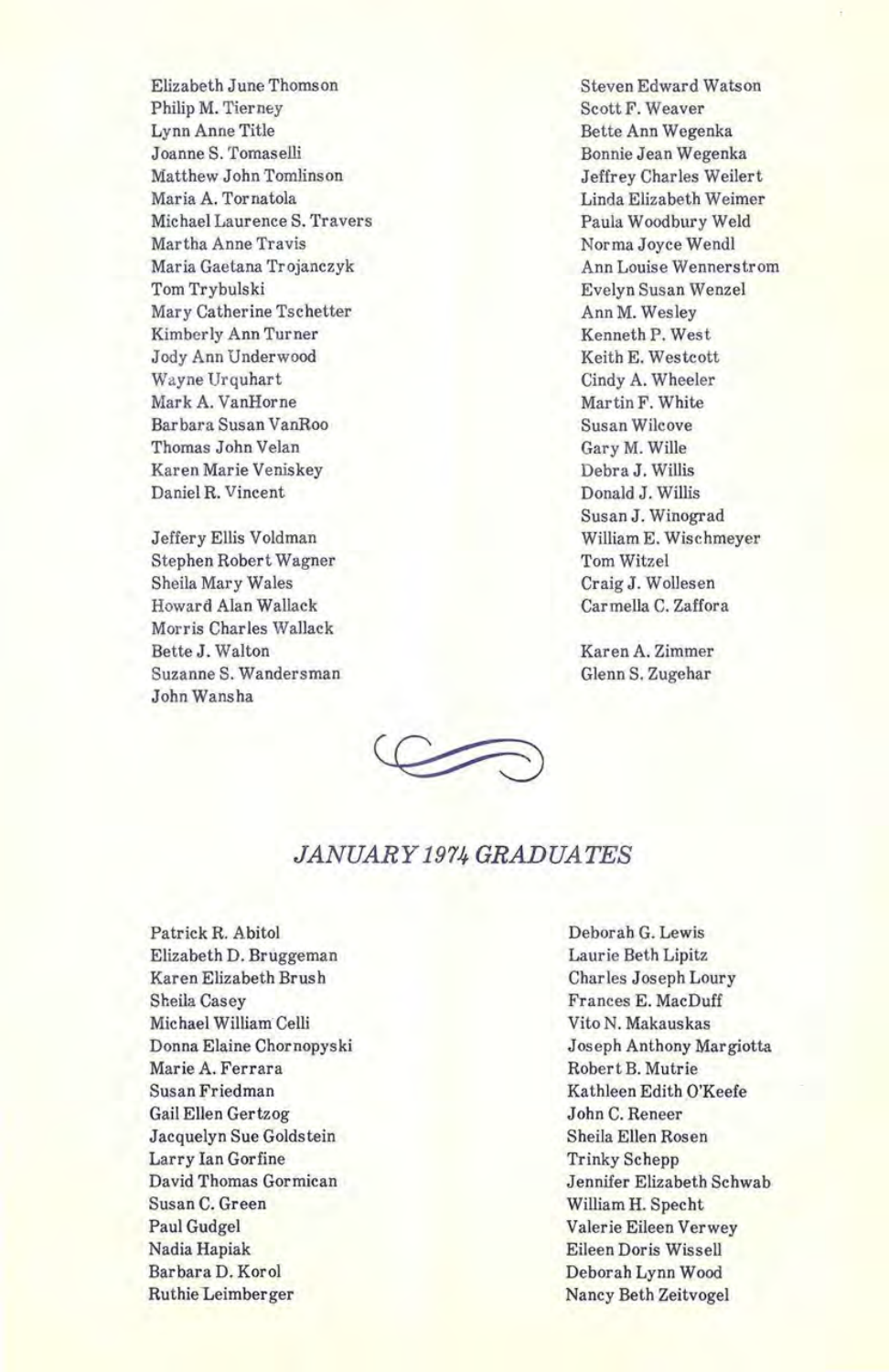#### CLASS OFFICERS

#### CLASS ADVISERS

Mr . Edward M. Warren, *Administrative Adviser*  Mr. William D. Sigismond, *Chairman* 

Mrs. Linda Baker Mr. Louis Currie Mr. William P. Brown Mrs. Gloria D. Montgomery Miss Florence Christoff Miss Rita A. Mullen Mrs. Barbara Clintsman

Mr. Fred Rossi, Jr.

#### GRADUATION MARSHALS & USHERS *HONOR MEMBERS OF THE CLASS OF 1975*  MARSHALS

#### *BOYS*  William Baker

John C. Currie David C. McGraw James R. Rude

#### Cathie Carruthers Val Harlan

Christina Trojanczyk Carol A. Williams

#### USHERS

Orest J. Bodnar Stephen D. Brooks Steven Gersz Dave C. Nadeau Craig Nowack G. Michael Pierce Thomas K. Reiners Howard A. Schwartz Steven C. Thomas Lawrence E. Walther

Lorinda S. Coon Patricia L. Finn

Martha Jazak Sharon G. Keating Joanne M. Matthews Maria A. Randazzo Carol L. Stateler Linda C. Wadsworth Patricia A. Ward

#### BOARD OF EDUCATION

Mrs. William H. Price, *President*  Mr. Gregory McGrath, *Vice-President*  Mr. William H. Blaisdell Mr. David A. Frost

Mrs. David L. Kendall Mrs. E. Louis Kime, Jr. Mr. H. Robert Sprentall

#### ADMINISTRATION

Dr. William J. Early, *Superintendent of Schools* 

#### *GIRLS*